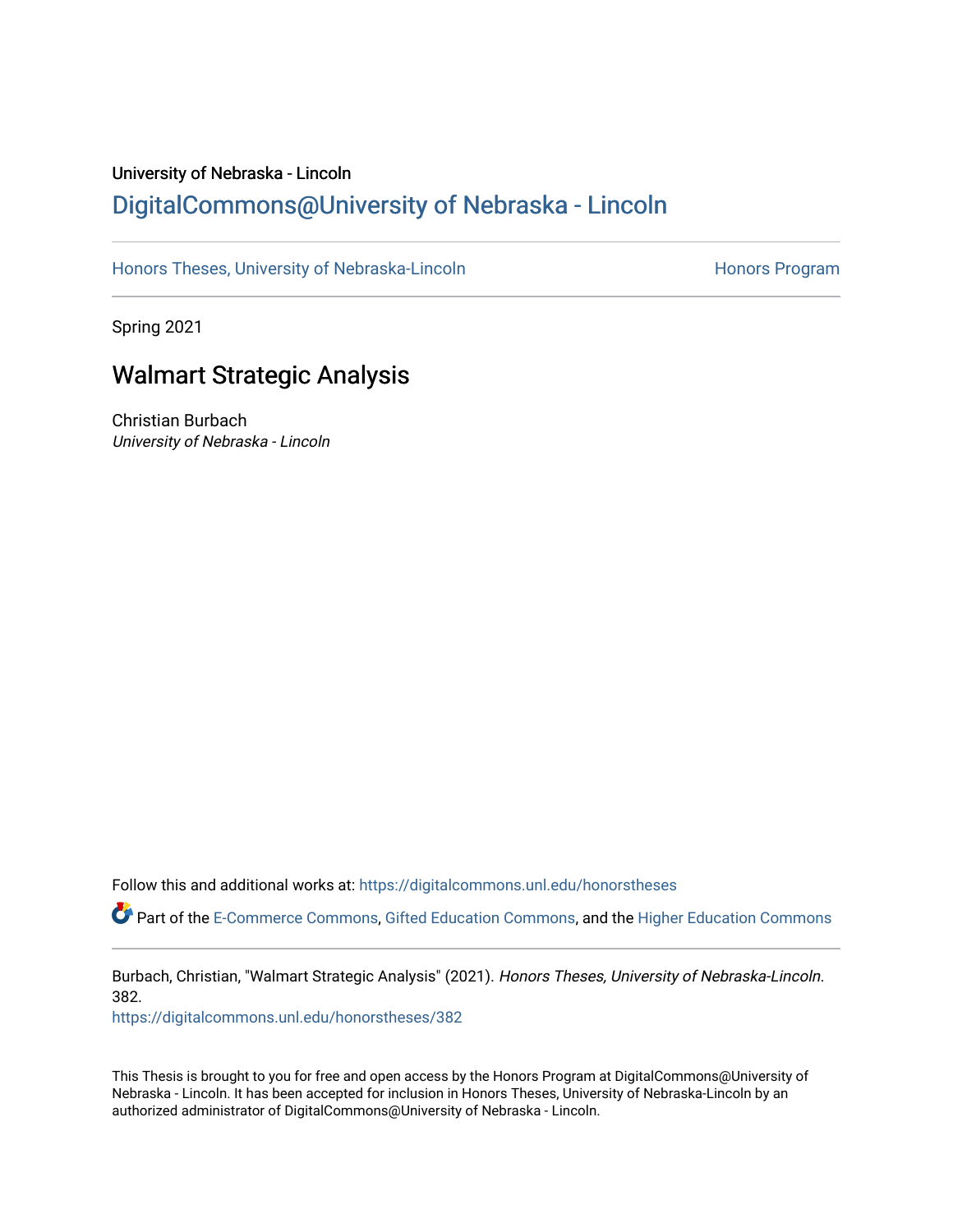Walmart Strategic Analysis

An Undergraduate Honors Thesis Submitted in Partial Fulfillment of University Honors Program Requirements University of Nebraska-Lincoln

By Christian Burbach Bachelor of Science in Business Administration Economics College of Business

April 22, 2021

Faculty Mentor: Marijane England, Ph.D., Management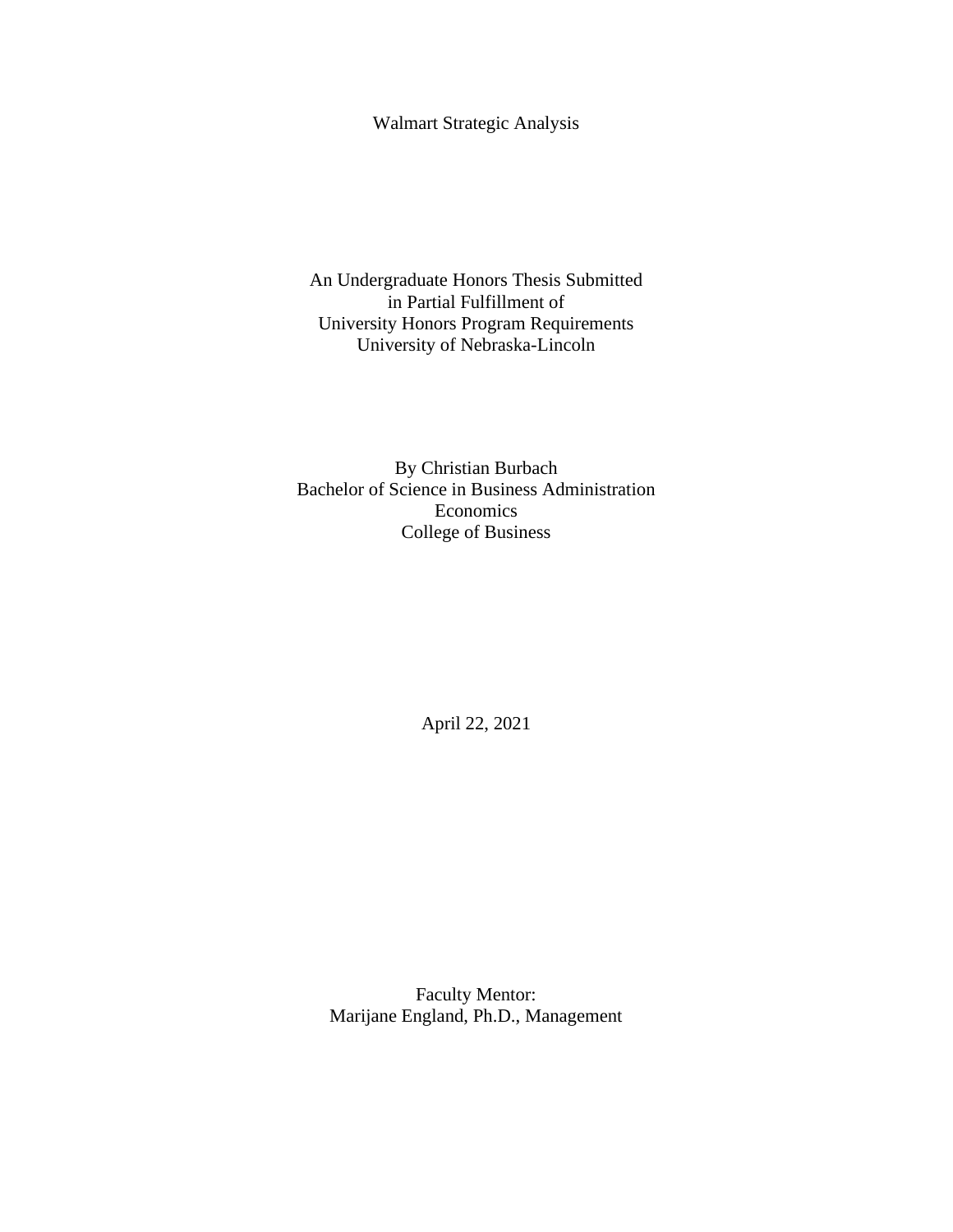## **Abstract**

Walmart is a large retailer operating out of the United States with a presence in 26 countries globally. It is a retail store that specializes in selling a wide variety of items, namely groceries, apparel, auto products, electronics, and many other items. This paper will examine Walmart to indicate its strategic goals and provide an analysis on their industry and position in their industry. External factors affecting Walmart will be discussed in this paper as well. The retail industry is dominated by a few key players in a heavily competitive field. To explore Walmart, information will be provided through the Porter's Five Forces model, a PESTE macro environment analysis, and SWOT analysis. The strategy and possible future directions for Walmart are then discussed.

Keywords: Walmart, Retail, Technology, Competitor, Strategy, Supply Chain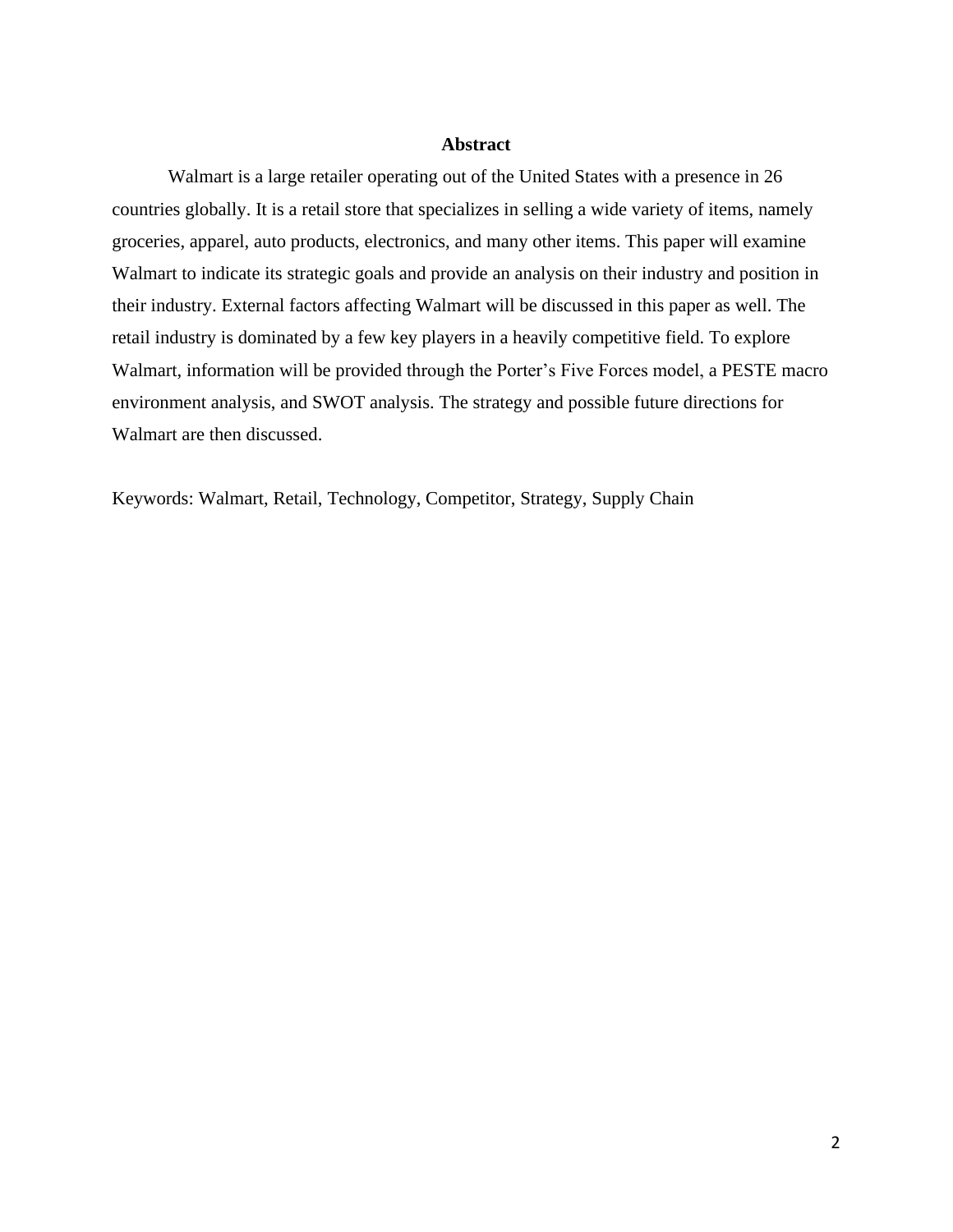## **Walmart Strategic Analysis**

### **Introduction and Background**

Walmart is a large retail corporation in the United States that operates thousands of grocery stores and department stores in the United States. It is headquartered in Bentonville Arkansas and was founded by Sam Walton in 1962. Over its history, it has grown exponentially, and additionally operates under the market title Sam's Club, which operates as a wholesale version of Walmart Grocery. However, Walmart does not simply operate in the United States alone. As of January 31, 2021, Walmart owns and operates over 11,000 stores throughout the world. In total, Walmart operates stores in 26 countries. By revenue, Walmart is the largest company in the world, bringing in \$548.74 billion annually, according to a Fortune 500 list from January (Staff). Walmart is additionally the largest grocery retailer in the United States, and 65% of its revenue came from operations in the United States alone. Walmart is a publicly traded company but is also considered a family-owned business, as Sam Walton's family owns over 50% of Walmart through a holding company, Walton Enterprises. Walmart is traded under stock symbol WMT and has a market capitalization of 396 billion dollars as of April  $18<sup>th</sup>$ , 2021.

Walmart was founded by Sam Walton, who formerly worked at JC Penny. The company incorporated as Wal-Mart Inc. in 1969 and quickly grew out of the Arkansas area. By the 1980s, Walmart was rapidly growing, and by their  $25<sup>th</sup>$  anniversary of doing business, Walmart had over 1,000 stores nationwide. Much of Walmart's early success can be attributed to Sam Walton's model of going to locations and setting up his discount retail stores. Additionally, Walton merged Walmart with Price Club in 1983, which had been a warehouse chain. By 1985, Sam Walton was the richest man in the United States, with his personal fortune in Walmart at that time being worth \$3 billion.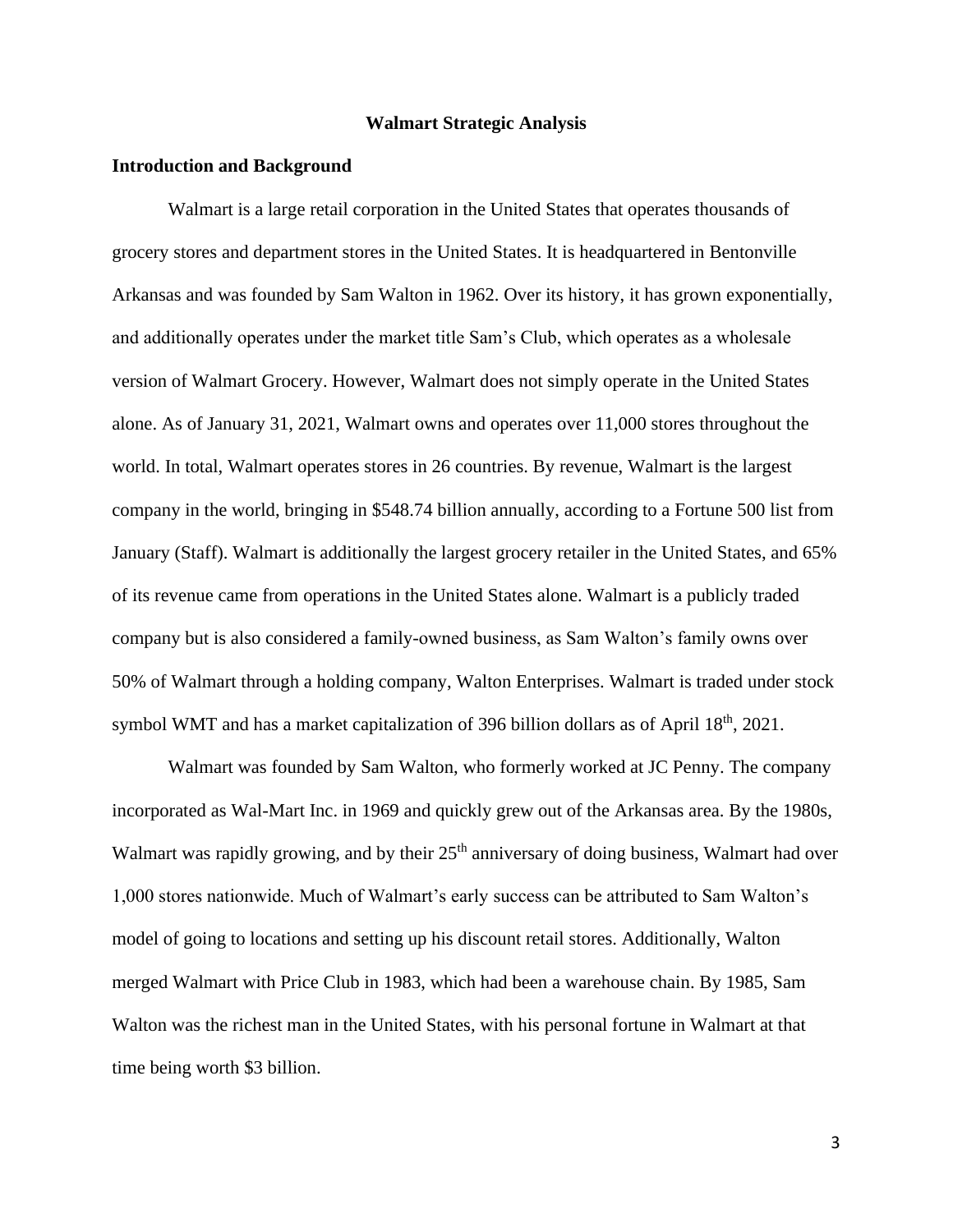In 1991 Walmart began to expand internationally and continued to grow at an exponential pace even after Sam Walton's death from bone cancer in 1992. Its everyday low prices way of doing business, by setting bargain prices for its products every day instead of just once in a while, catapulted its model ahead of everyone else's, especially as it scaled. Furthermore, Walmart's immense inventory allowed shoppers to find everything they needed houses under one roof, and its business promoted suburban growth which was booming throughout the 1980s, 90s and 2000s. Walmart's integration with supply chain partners played an integral role in its dominant position as well.

Throughout Walmart's history, it had rivals, but those rivals have evolved overtime as the company has grown and matured. In the early day's Walmart's rivals could have been considered the small mom-and-pop stores that stretched across America. Walmart emerged onto the scene in suburban areas as a model of providing many services and products under one roof. As Walmart would offer grocery, department store items, and service items under one roof, smaller stores found it difficult to impossible to be able to compete with Walmart in quantity, and they found it near impossible to match Walmart's everyday low-price guarantee. Walmart was able to use its supplier relationships to compete for the best possible price by buying things consistently and in bulk, and then would offer those items at rates cutthroat to the smaller stores in the surrounding areas, which were completely unable to compete.

Walmart then was able to take on larger department stores, principally of which was Sears. Sears had a longstanding reputation as being the department store of the United States, founded as Sears Roebuck in the 1800s, the Sears catalog was famous for having nearly everything imaginable in it for sale. However, due to Walmart's business model of supplier relationships and rapid expansion into suburban areas, it found itself able to not only compete

4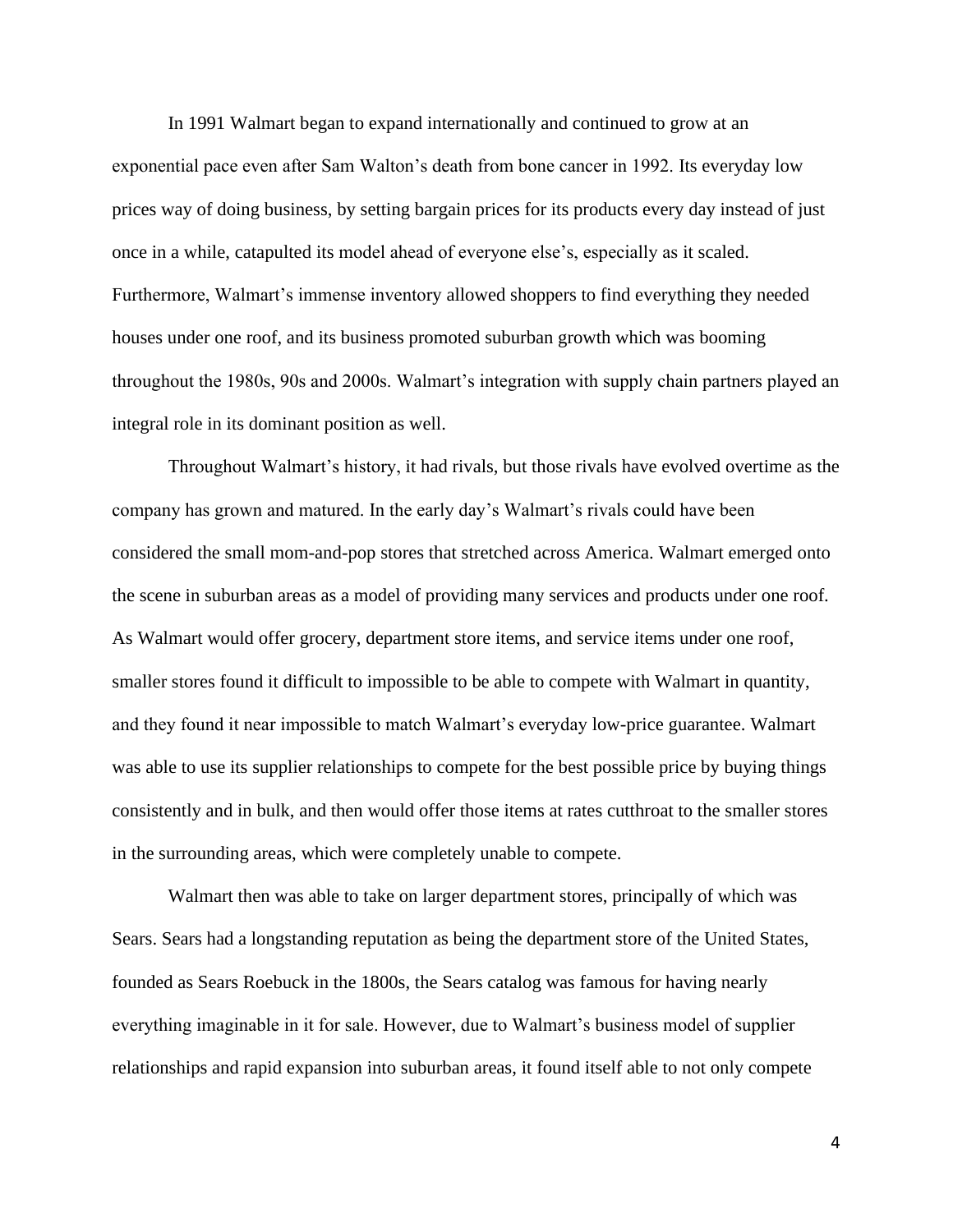with Sears but grow faster than Sears at the exponential growth rate set forth by Sam Walton in the 1980s.

As Walmart grew throughout the 2000s, it inevitable crossed paths with the phenomenon of online sales. Amazon became Walmart's largest competitor during the 2000s and continues to be Walmart's chief competitor today. Amazon, which grew in prowess throughout the 21<sup>st</sup> century and is Walmart's chief competitor today through its massive online sales presence, creates an existential threat to Walmart's business model and Walmart is continuing to adapt to. Walmart already has a significant supply chain presence, but what it lacked is the online shipping presence Amazon currently dominates with.

#### **External Environment Analysis**

External analysis of the external environment is essential for Walmart due to their presence in the business community that can continuously be affected by factors outside of Walmart's control. The PESEL analysis offers a macro environmental analysis and breakdown of factors in Walmart's environment, be they political, economic, social, technological, and environmental factors. These factorscan affect the performance and activities of the business over the long term. It is essential for them to be considered for the long-term business strategies of the business in question.

The PESTE analysis is a macro analysis. On the other hand, the Porter's Five Forces analysis is an analysis based on the industry of the selected business. The Porter's Five Forces analysis reviews an industry and business competitive environment. It reviews the organizational economics of the business and determines the viability of the business – and its potential profitability.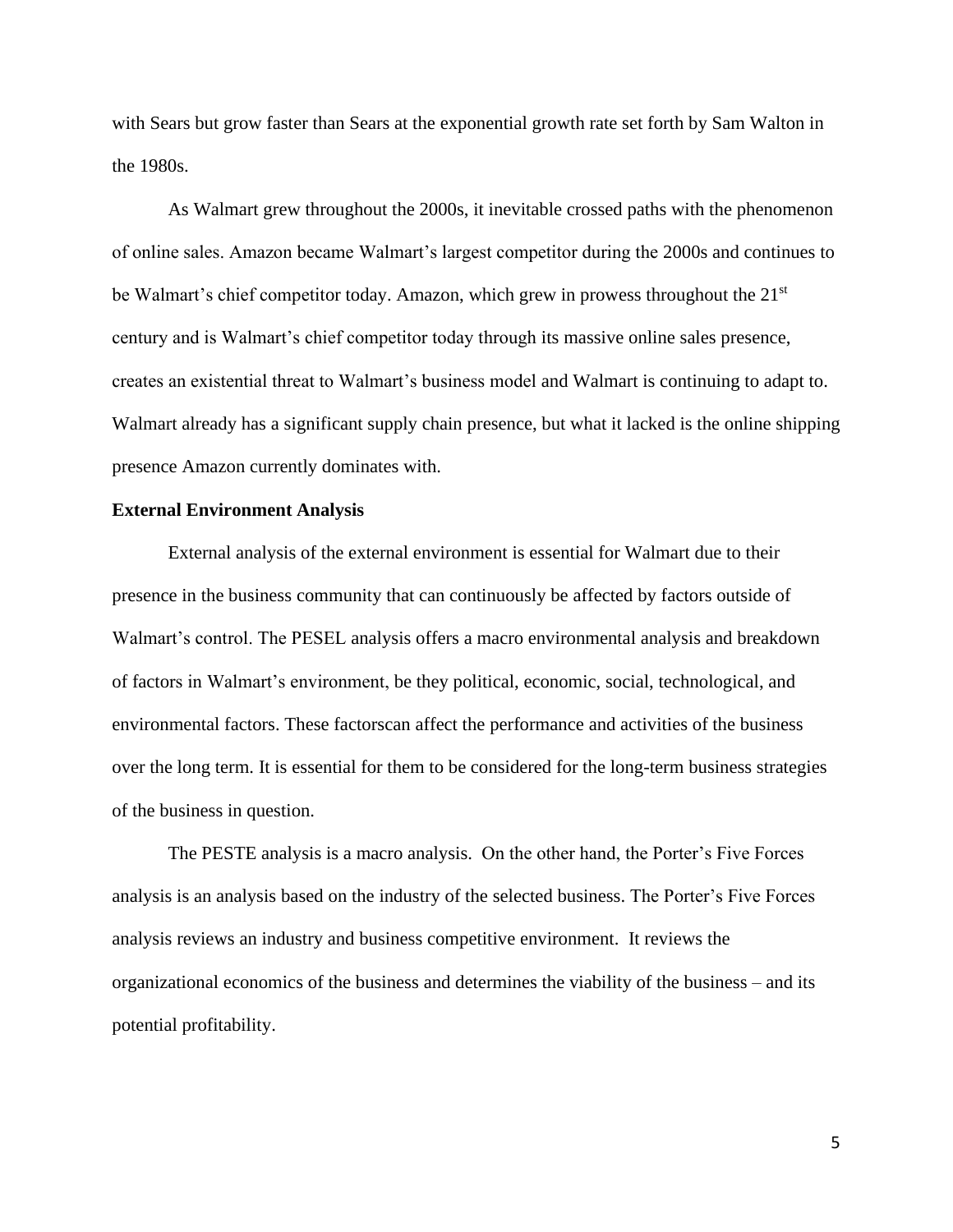## *PESTE*

PESTEL is an acronym for a macro environmental analysis that stand for the effect of political/legal, economic, social, technological, and environmental factors on an industry. In this strategic analysis the factors will be looked at in that order.

The first factor to consider is the political factors affecting the retail industry and specifically Walmart. Walmart has long been demonized by the press and select politicians during its history for "destroying the little guy", "unfair pay for working", and dehumanizing its employees with its cheap labor rates and its cutthroat prices. Walmart has faced political pressure over the years for its position on these stances and has argued that although its wages sometimes are at the minimum wage level for its lowest paid employees, it is the largest employer of any employer in some states. States such as Alabama, Florida, Georgia, Indiana, and Illinois have Walmart listed as their largest employer, just to name a few. Recently, Walmart has argued in favor of raising the minimum wage as of late, which has garnered the goodwill of some of Walmart's key political detractors. This political shift in Walmart's ideology can be met with some skepticism about Walmart's true motives, however, as Walmart is more than capable of paying its employees the higher minimum wage. Walmart also began mass installation of selfcheckout options in preparation for a possibility higher wages, which is something its competitors may not as easily afford. If the minimum wage is increased, it actually may help Walmart long term, as its competitors will have to pay their employees more, which will cut into the competitors' small margins.

The political and legal environment are closely related. Walmart currently has more opportunities legally, than potential problems. Food safety regulations and employment regulations are issues that Walmart has enough capital to handle going forward. Many of

6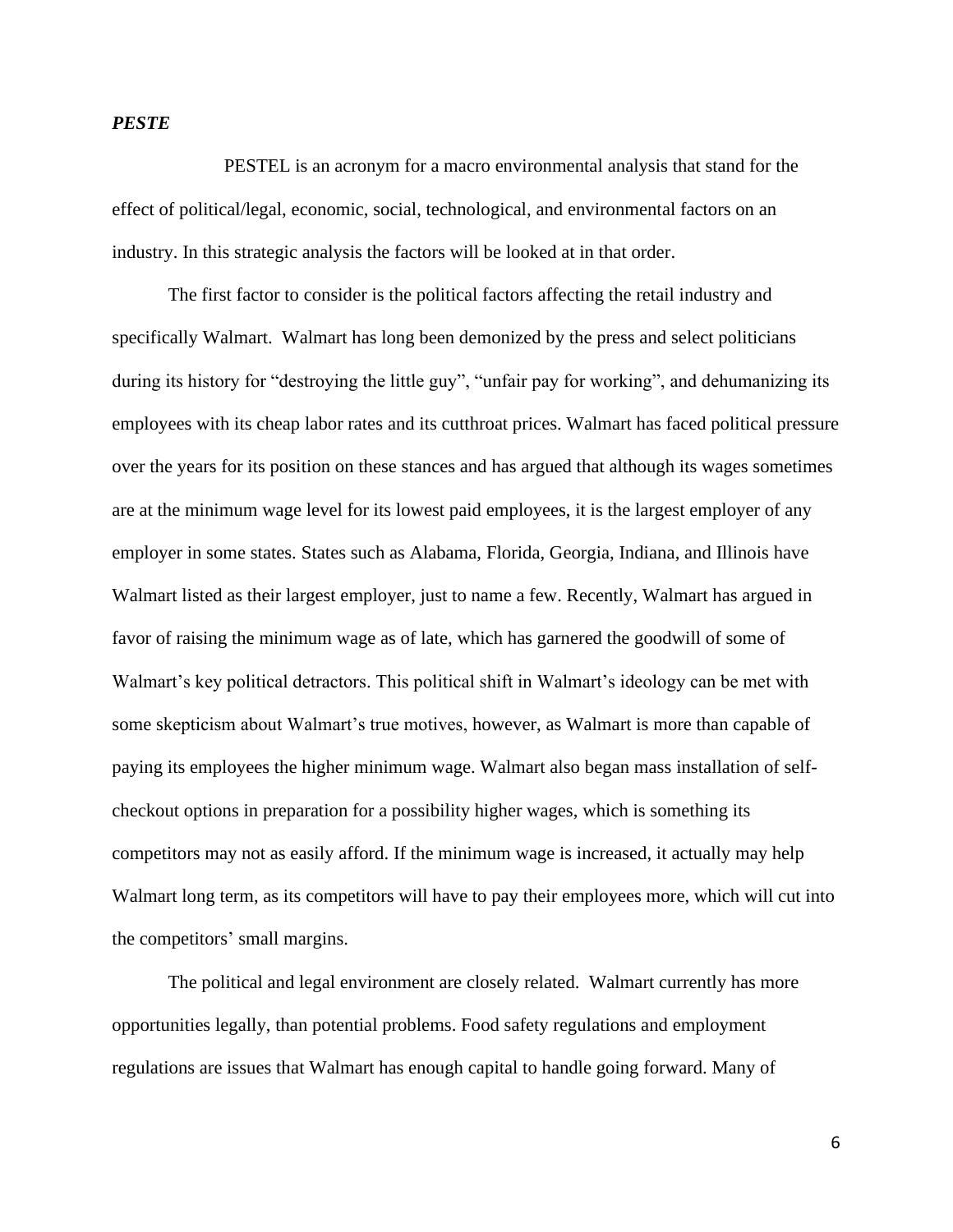Walmart's competitors have no such capital to handle this legal issue and will be challenged by them in ways Walmart can afford not to be. One threat to Walmart's success could be tax reform. However, Walmart and their lobbyists and accounting directors would be expected to find nearly every legal loophole to handle this legal threat in ways its competitors might not be able to afford.

Economic conditions have been favorable for Walmart. The covid situation has forced many businesses to be declared non-essential, and many of Walmart's natural competitors have shuttered their doors, some never to return. In Walmart's case, every United States location has been deemed essential, and Walmart has been doing record sales in this past year as of the economic conditions in the United States. It has the largest revenue out of any company in the world and has a stranglehold on supply lines throughout the United States and the world (Debter). Walmart can exercise its might through its supply lines by setting terms for companies to offer their products in Walmart's shelf space. This will be touched on more in later analysis segments of this paper.

Sociologically, Walmart has been instrumental in American culture throughout its rise and even today. Walmart made demographic challenges created by suburban sprawl much more manageable through its industry leading cost reductions and its thousands of anchor stores. Through its employment of thousands of employees, families across the United States and the world are directly affected by Walmart's presence and are dependent on the job opportunities Walmart provides, both directly and indirectly. It can be argued that Walmart is not only responsible for job creation directly through the jobs Walmart offers, but Walmart is also responsible for the supply chain jobs throughout the world which feed into its stores and to customers worldwide.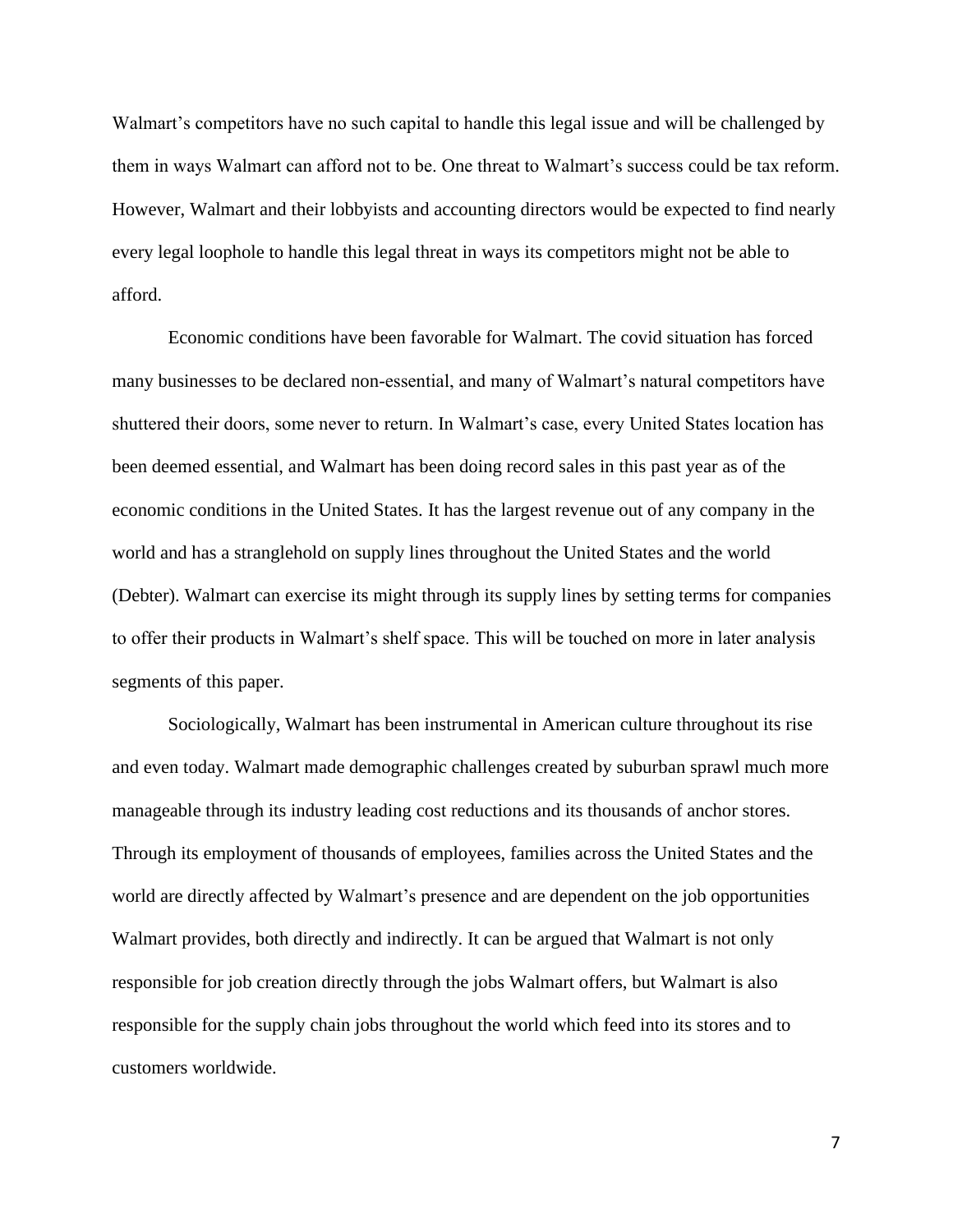Technologically Walmart is facing its biggest battle and threat yet, as it goes toe to toe with Amazon in the ecommerce marketplace. Walmart has massive room for improvement but is not totally defenseless. It can weaponize its supply chains against the supply chains of Amazon. However, Walmart has made it a major strategic objective to go after improvement of its technological side of the business and has begun utilizing business analytics and data, as well as increasing business automation to remain competitive in the face of immense threat from Amazon.

## *Porter's Five Forces Analysis*

The Porter's Five Forces analysis of the retail industry demonstrates Walmart's tremendous advantage in many aspects. First and foremost, Walmart's primary rival in the retail sales industry is Amazon, who is the world's largest global online retailer (Debter). Walmart and Amazon's rivalry is being fought through supply chains, data, business analytics and on the online front.

There are few ways that potential new market entrants could be a threat. Walmart has built a considerable business moat through its massive size, suppliers, and reach.

Walmart has successfully pushed back against supplier power, as well. Suppliers to Walmart find themselves at a disadvantage in negotiations, as often the suppliers need Walmart more than Walmart needs them. Shelf space in Walmart is so coveted that often Walmart can set its own prices and supplier must scramble over each other in a competition to meet those prices. Suppliers also enjoy the use of Walmart's proprietary inventory system, which has been in use since the 1990s and was a pioneering aspect of Walmart's rise to dominance these last decades.

Walmart has pushed back against any forces that customers might exert to lower profitability. Walmart offers everyday low prices that rival those customers can find elsewhere..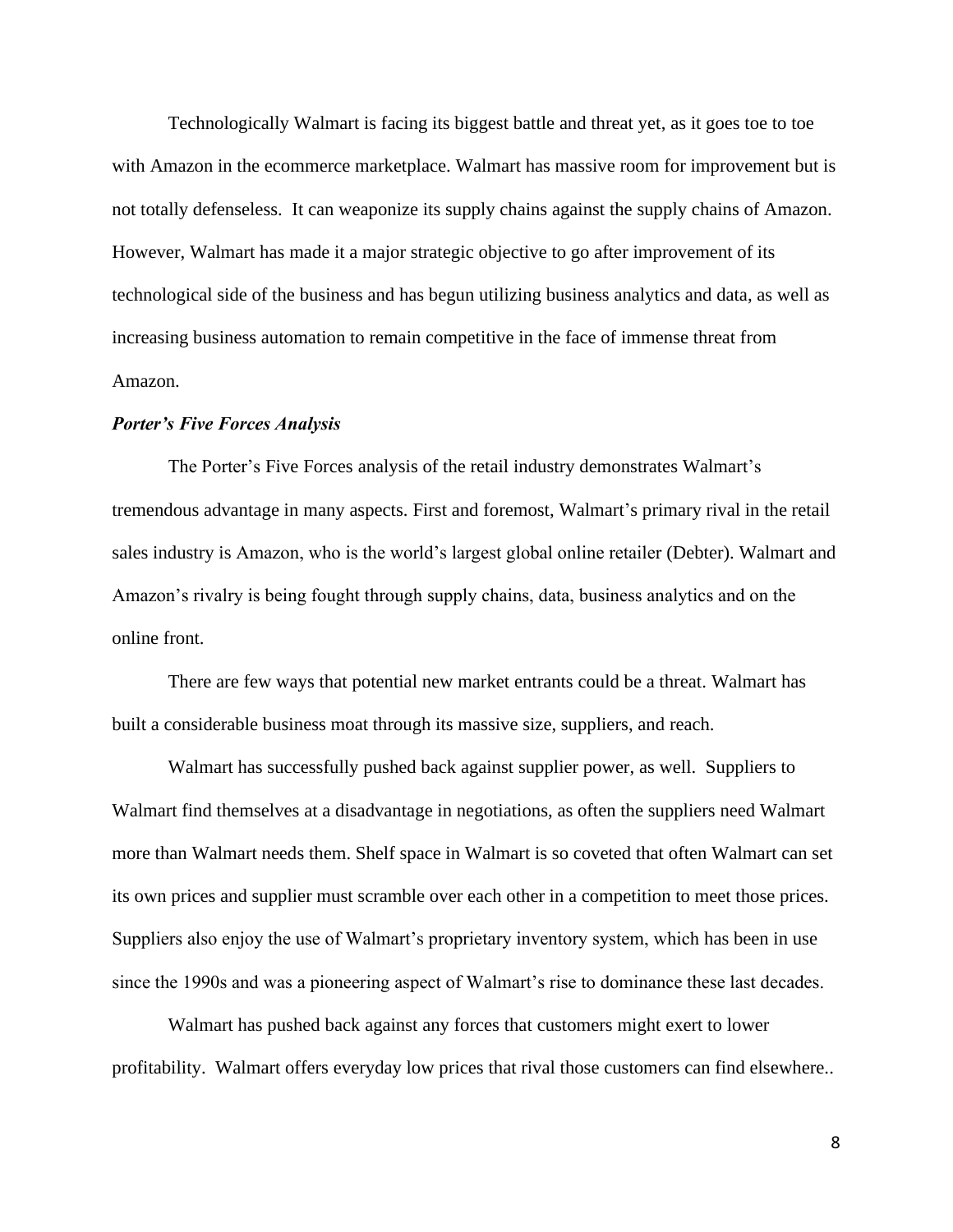Additionally, Walmart has offered a price match guarantee, which further creates an incentive for customer choice. Amazon is a realistic alternative to Walmart, however even after Amazon's Whole Foods acquisition, Walmart still is dominant in the local grocery business. Walmart is still by far and away the leader in grocery sales in the U.S. with 26% market share (Coppola).

## **Current Strategy**

One of Walmart's current strategic initiatives involves becoming more sustainable and environmentally friendly. Walmart understands the importance of attracting investors who care about sustainability and the environment, as previously mentioned in the PESTE analysis. Prominent US political office holders currently have sustainability top of mind, as well. Walmart has pledged to make headway in the sustainability aspect of its business by using lower carbon emission delivery vehicles and lower carbon emissions overall. Walmart has pledged to have a target of zero carbon emissions by the year 2040. Walmart is striving to drive positive impact across global supply chains, as stated on their website. It is looking to lower waste and operate on renewable energy, with responsible recruitment to promote human dignity. While this is Walmart's proclaimed goal, it also is driven by an overarching financial incentive as well. Walmart can gain favorability with politicians through these sustainability goals attract the growing class of investors who refuse to invest in companies that are not going after these sustainability targets.

A second strategic initiative is to use technology to create an online presence that can rival the threat posed by Amazon. The world is data driven and Walmart has recognized this since its earlier days. In the 1990s, Walmart began the use of a proprietary inventory system. This system allowed suppliers to have an advantage when working with Walmart. This data driven advantage has compounded throughout the years. Amazon today is considered a leader in

9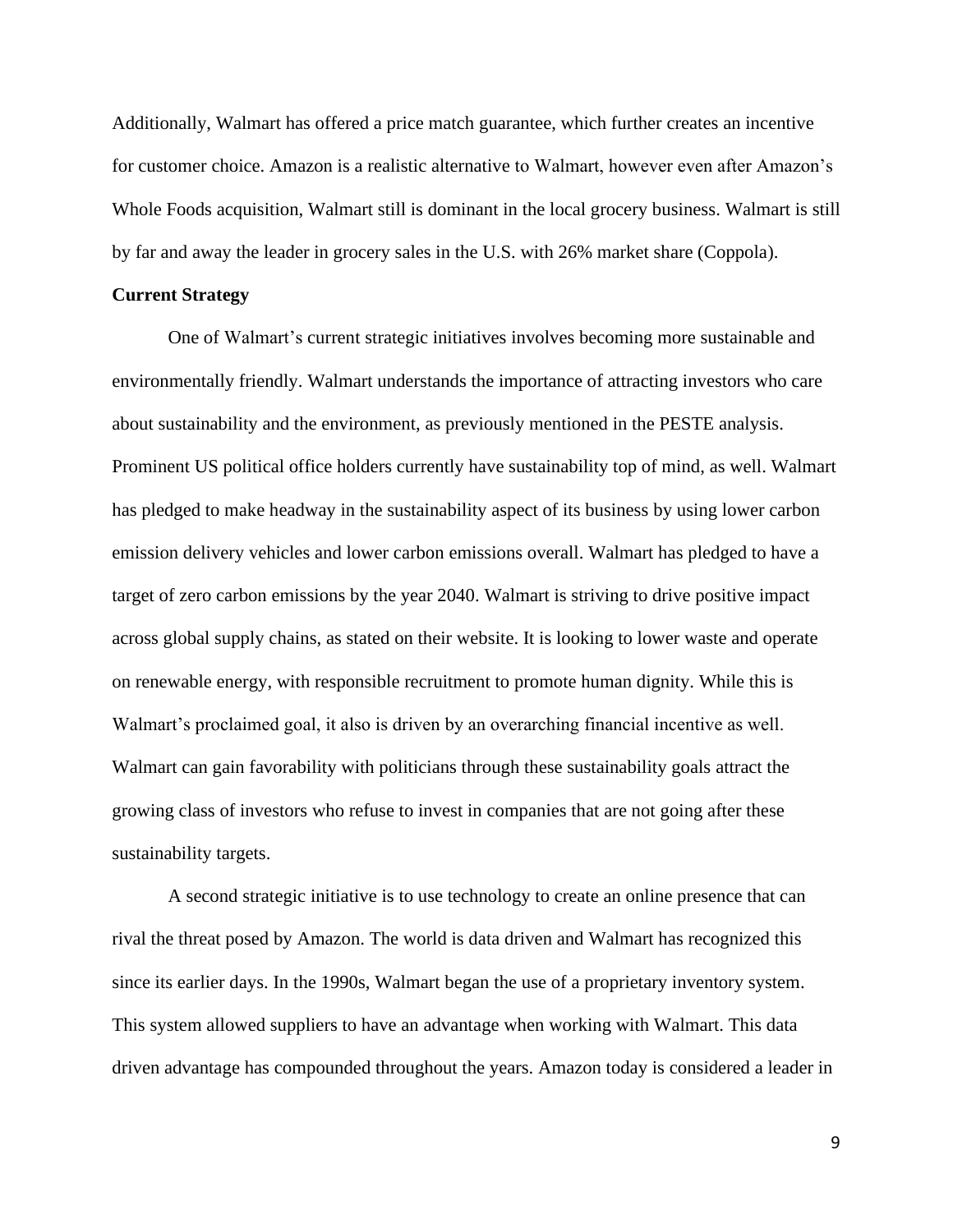data driven retail, and it is a challenge for Walmart to remain competitive. Walmart has put an emphasis on their broad data ecosystem. Walmart's main goal in leveraging big data is to optimize its shopping experience. They do so through analysis of hundreds of millions of keywords. Multiple petabytes of data are processes by Walmart on a daily basis. Walmart makes recommendations based on this data and leverages that data for suppliers to make informed decisions as well. This has been a major competitive advantage for Walmart (How big data..).

Walmart has several competitive advantages, many of which have been mentioned above but will be recapped here. Walmart is massive, and it has a massive influence over suppliers. Walmart also has the ability to offer prices at much lower prices than competitors. Walmart has its own line of private-label products – the Great Value products – which are priced lower than its name brand alternatives. Additionally, Walmart has the ability to pay employees more than its competitors. It also has the capability of replacing employees with technology at lower prices. Walmart has data collection services running 24/7. The data itself is of massive value has provided a formulates a competitive technological moat for Walmart.

## **Moving Forward**

Walmart's greatest strengths lie in its size and global supply chains. Its largest weaknesses are the areas where Walmart is devoting a high amount of strategic focus: sustainability and ecommerce.

The major issue that that Walmart will be facing in the future lies in its ability to remain competitive with Amazon. Amazon made a direct move into the retail grocery business with its acquisition of Whole Foods, and Walmart is already at a disadvantage against Amazon on the ecommerce market. Ecommerce will either make or break Walmart going forward. Walmart is continuing the focus on Big Data analytics going forward, but it will need to devote massive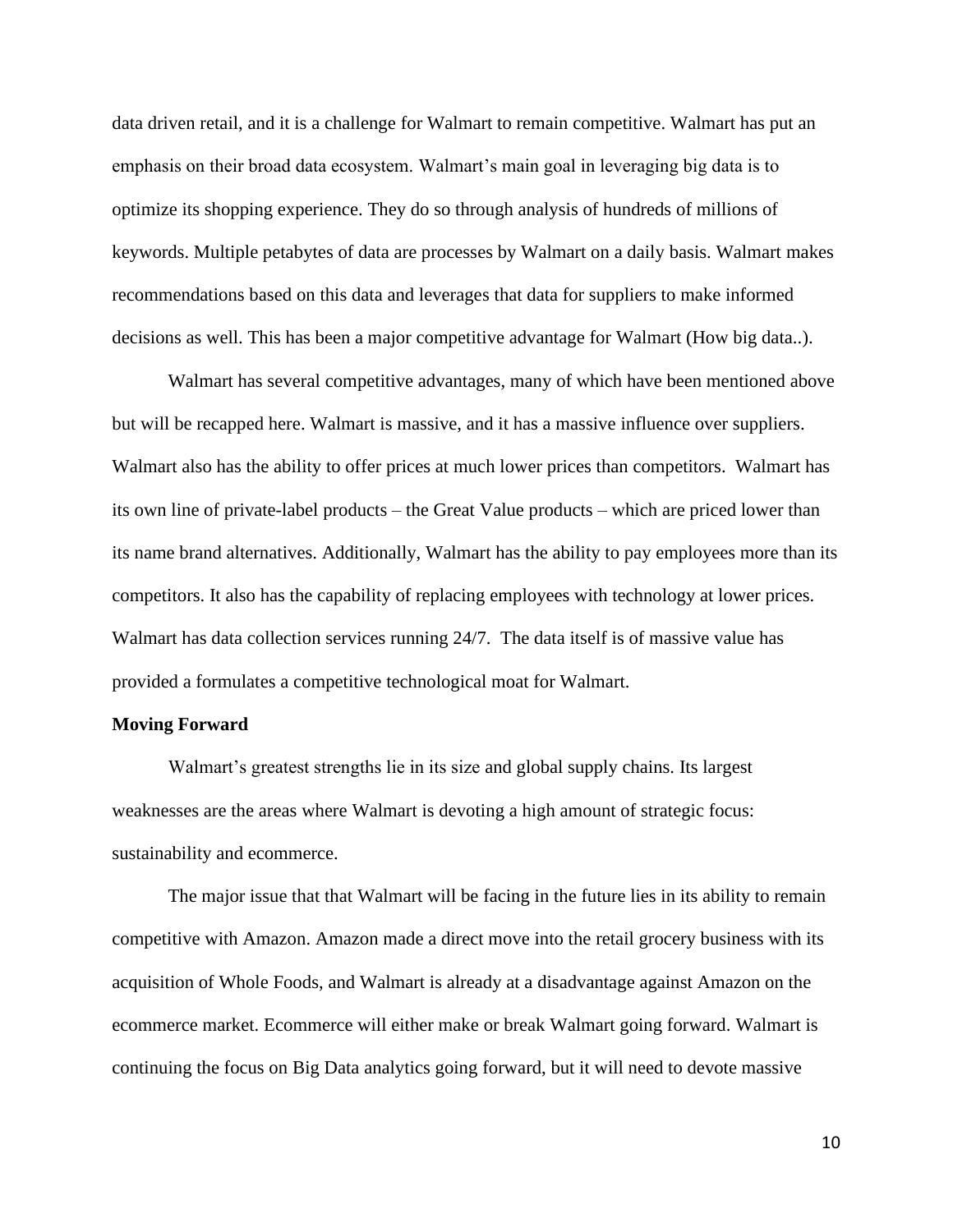amounts of intellectual capital to regain ground against Amazon. Mobile users are extremely important to Walmart, since smartphone shoppers make 4 more trips and spend 77% more in store, according to an article from Dezyre (How big data..). Walmart's mobile strategy will be a key part of their ecommerce strategy going forward, which will be a way that Walmart puts itself into a competitive advantage that would be sustainable for the future.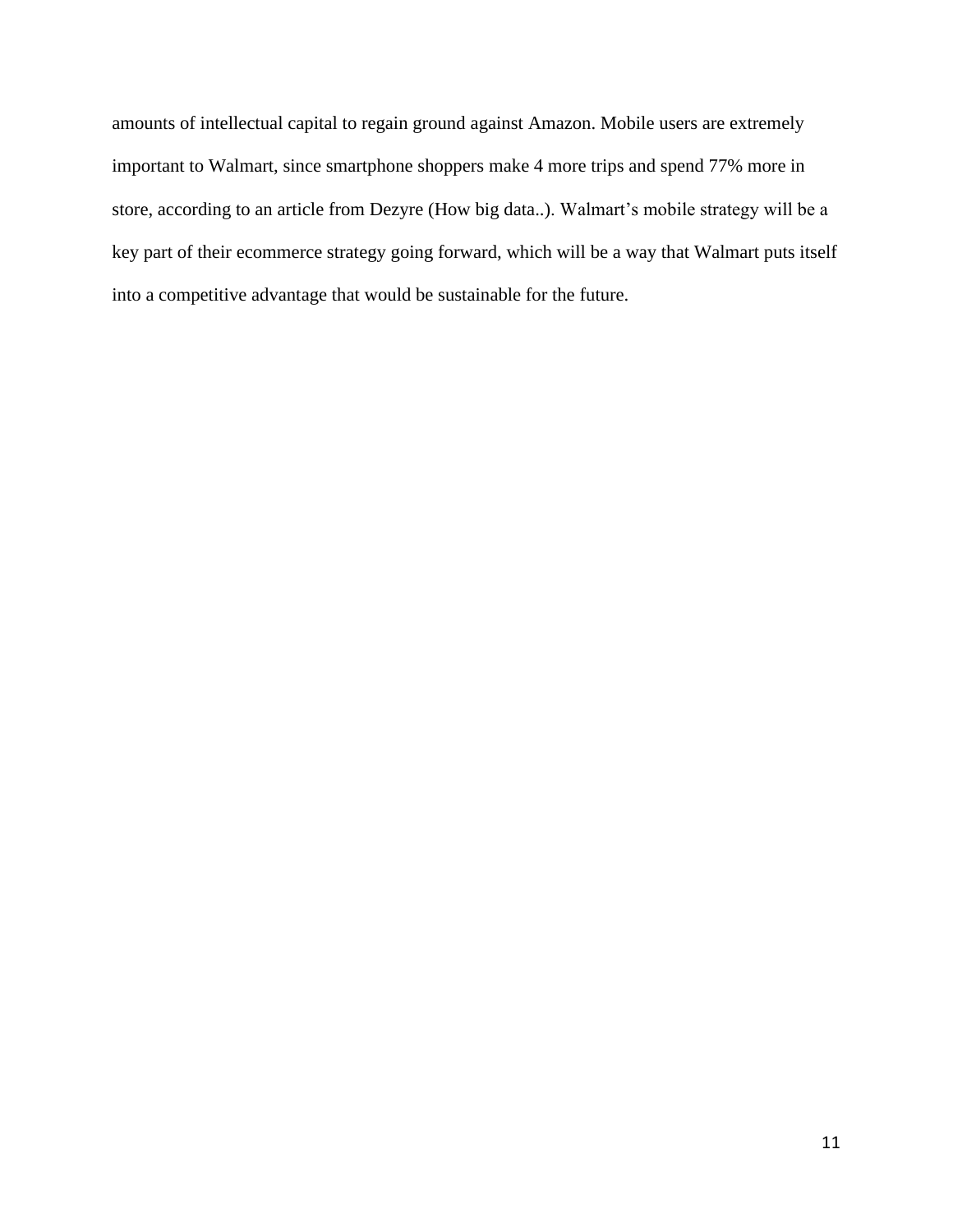## **Citations**

- Coppola, P., & 27, N. (2020, November 27). *U.S. grocery market share*. Retrieved April 21, 2021, from [https://www.statista.com/statistics/818602/online-and-offline-grocery-market](https://www.statista.com/statistics/818602/online-and-offline-grocery-market-share-of-leading-grocery-retailers-us/)[share-of-leading-grocery-retailers-us/](https://www.statista.com/statistics/818602/online-and-offline-grocery-market-share-of-leading-grocery-retailers-us/)
- Debter, L. (2019, May 25). *Amazon surpasses Walmart as the world's largest retailer*. Retrieved April 20, 2021, from [https://www.forbes.com/sites/laurendebter/2019/05/15/worlds](https://www.forbes.com/sites/laurendebter/2019/05/15/worlds-largest-retailers-2019-amazon-walmart-alibaba/?sh=57c7621b4171)[largest-retailers-2019-amazon-walmart-alibaba/?sh=57c7621b4171](https://www.forbes.com/sites/laurendebter/2019/05/15/worlds-largest-retailers-2019-amazon-walmart-alibaba/?sh=57c7621b4171)
- *How big data analysis helped increase Walmart's sales turnover?* (n.d.). Retrieved April 19, 2021, from https://www.dezyre.com/article/how-big-data-analysis-helped-increasewalmarts-sales-turnover/109
- Planes, A. (2013, July 02). *How Wal-Mart became the world's biggest retailer*. Retrieved April 19, 2021, from https://www.fool.com/investing/general/2013/07/02/how-wal-mart-becamethe-worlds-biggest-retailer.aspx
- Sauter, M., & Suneson, G. (2019, May 28). *Who is the largest employer in your state? Walmart top in nation with amazon second*. Retrieved April 19, 2021, from https://www.usatoday.com/story/money/business/2019/03/30/largest-employer-each-statewalmart-top-us-amazon-second/39236965/
- Staff, F. (2021, February 01). *Walmart: 2020 Fortune 500*. Retrieved April 19, 2021, from https://fortune.com/company/walmart/fortune500/